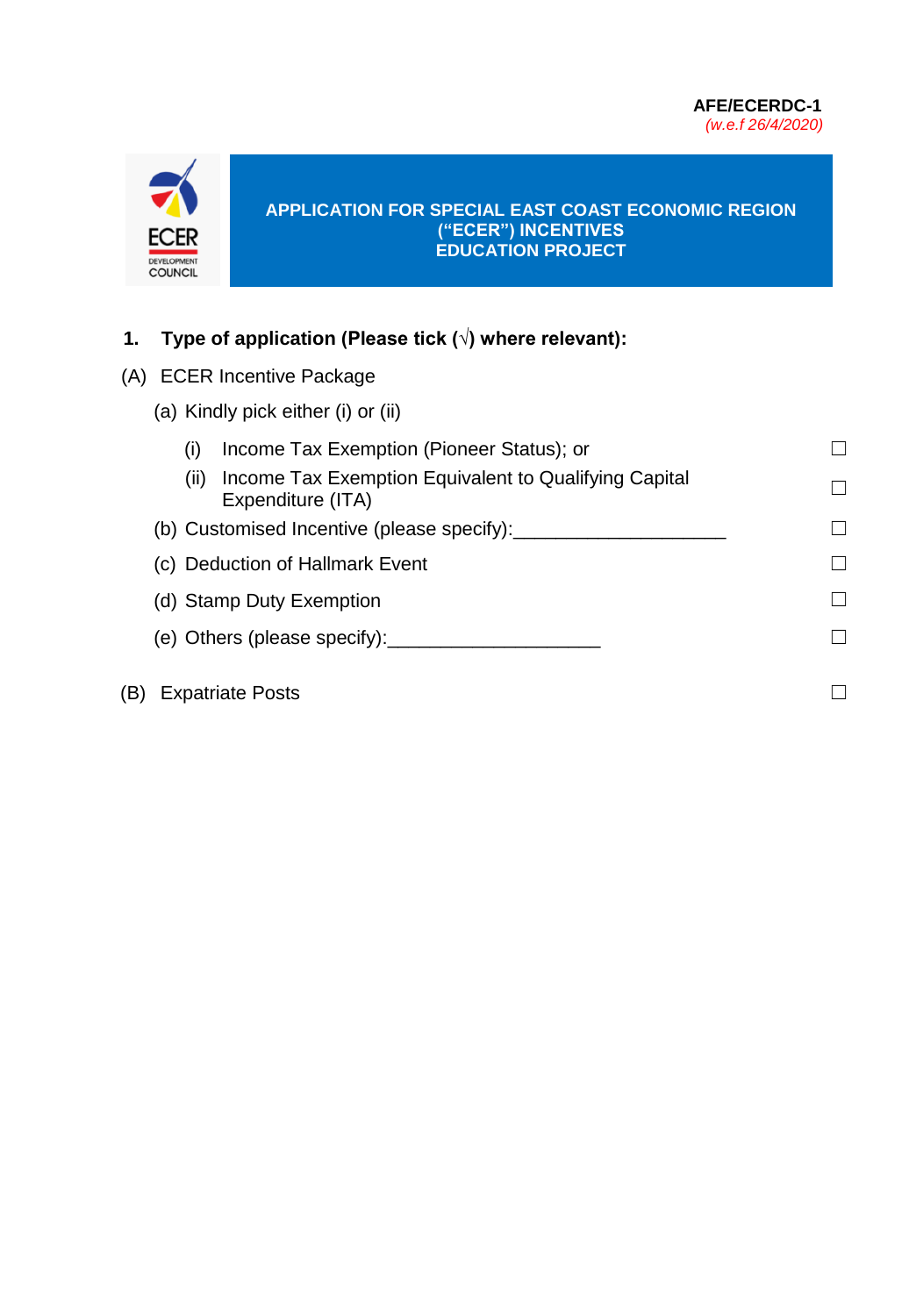### **Please complete the relevant Sections marked (**√)

| <b>Sections to complete</b>                   | <b>Company</b><br>undertaking |
|-----------------------------------------------|-------------------------------|
| Section A: Company Profile                    |                               |
| <b>Section B: Project Details</b>             |                               |
| Section C: Project Cost & Financing           |                               |
| Section D: Manpower                           |                               |
| Section E: Employment by Income               |                               |
| Section F: Estimated Labour Costs & Earnings  |                               |
| <b>Section G: Details of Expatriate Posts</b> | If applicable                 |
| <b>Section H: Stamp Duty</b>                  | If applicable                 |
| Section I: Declaration                        |                               |

### L **List of documents attached. Please tick (√ ) in the relevant boxes where applicable**

| <b>Documents to be submitted</b>                                                                      | <b>Company</b><br>undertaking the<br>project |
|-------------------------------------------------------------------------------------------------------|----------------------------------------------|
| 1) Business Proposal                                                                                  |                                              |
| 2) Company incorporation documents (Form 9 or 13; Form<br>24, 44 and 49. Memorandum of Association)   |                                              |
| 3) A copy of relevant approval(s) obtained from other<br>ministries or governmental agencies (if any) |                                              |
| 4) A copy of license(s) obtained (if any)                                                             |                                              |
| 5) Land Status/Approval                                                                               |                                              |
| 6) Industry Status                                                                                    |                                              |
| 7) Latest financial statements (if any)                                                               |                                              |
| 8) Others (please specify)                                                                            |                                              |

\* ALL copied documents must be endorsed as certified true copy by company's secretary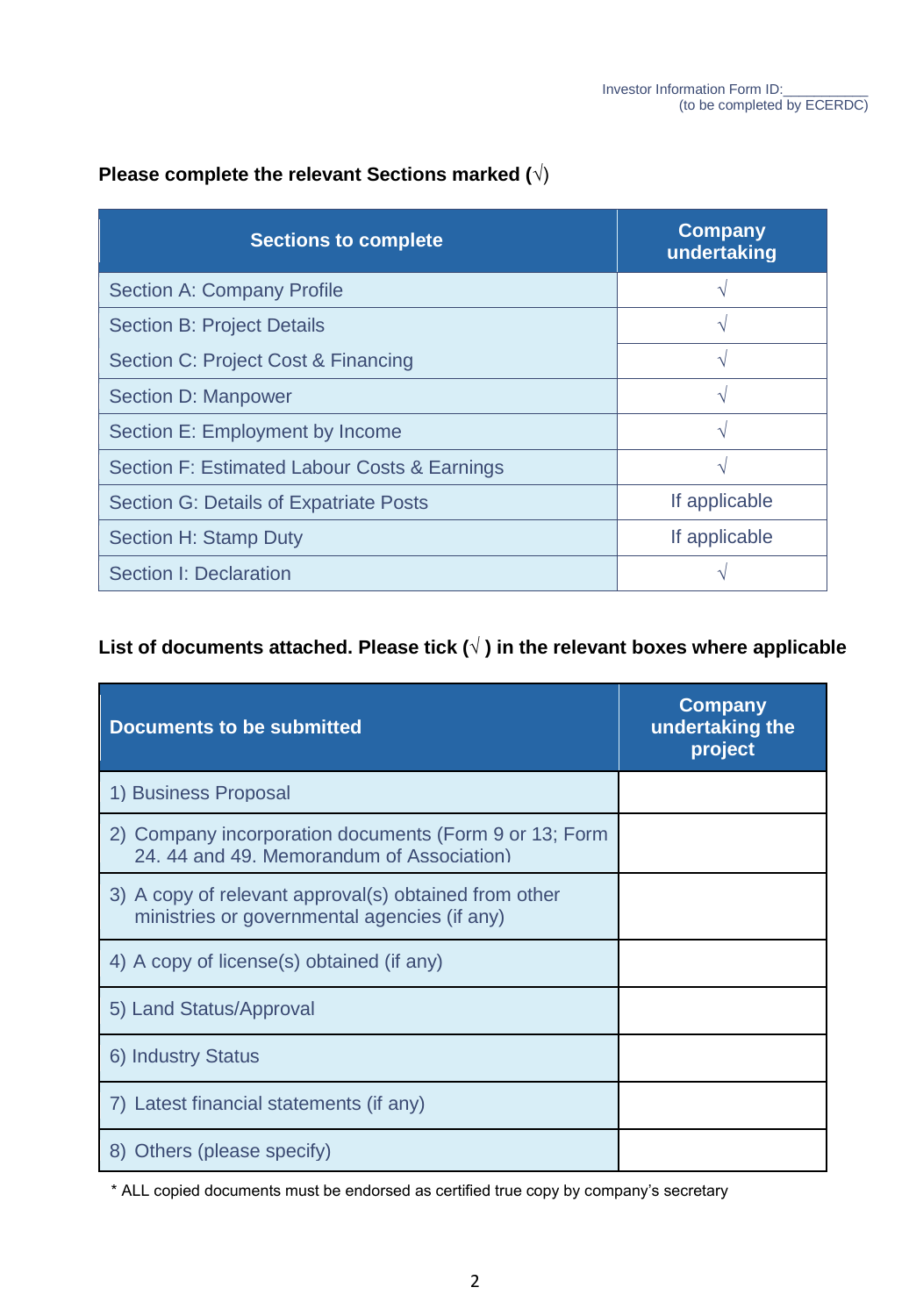# **Section A: Company Profile**

| 1<br>(a)              | Name of applicant/company:                                                   |                           |
|-----------------------|------------------------------------------------------------------------------|---------------------------|
| (b)                   | Correspondence address:                                                      |                           |
|                       | Contact person:                                                              | Designation:              |
|                       | Telephone no.:                                                               | Fax no.:                  |
|                       | E-mail:                                                                      | Website:                  |
| $\overline{2}$<br>(a) | Has the company been incorporated under the Companies Act, 1965?<br>Yes<br>п | п<br><b>No</b>            |
|                       | If yes, please fill in the following:<br>Date of incorporation:              | Company registration no.: |
|                       | Income tax reference no.:                                                    | Income tax branch office: |
| (b)                   | Address of registered office:                                                |                           |
|                       | Telephone no.:                                                               | Fax no.:                  |
|                       | E-mail:                                                                      |                           |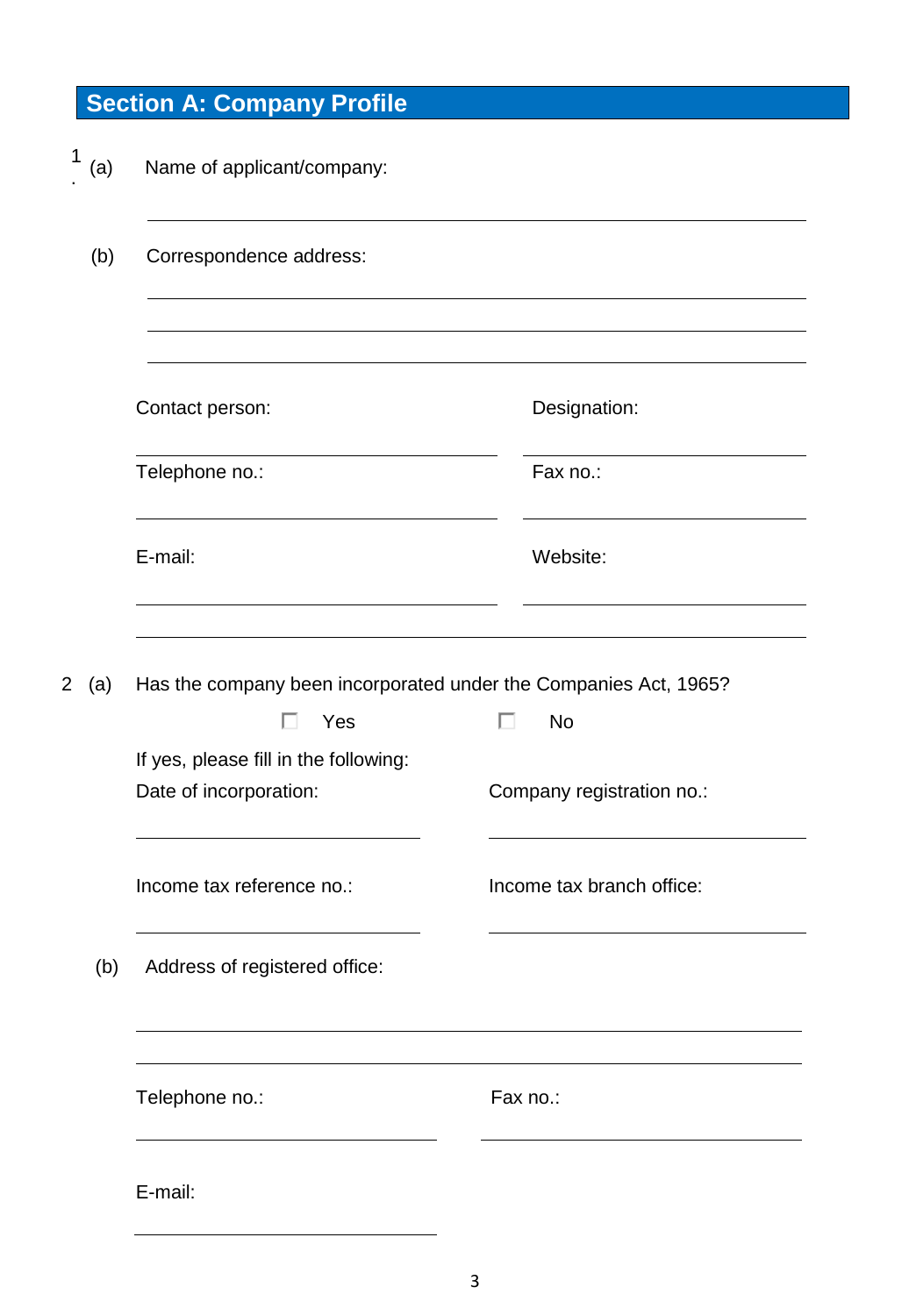- 3. Date of approval by the Ministry of Higher Education:  *(Please attach a copy of the letter of approval)*
- 4. (a) Registration Certificate number under the Education Act, 1961/ Private Higher Education Institutions Act 1996:

*(Please attach a copy of the certificate)*

- (b) Date of registration:
- 5. For skills training institution, registration with Jabatan Pembangunan Kemahiran, Kementerian Sumber Manusia:
	- (a) Registration No.: *(Please attach a copy of the approval)*
	- (b) Date of registration:
- 6. Particulars of Board of Directors\*:

| Name and residential address | <b>Nationality</b> | % shares held in the<br>company |
|------------------------------|--------------------|---------------------------------|
|                              |                    |                                 |
|                              |                    |                                 |

*Note: Please attach the group structure (including nationality and % of shares held). If the space provided is insufficient, please provide the information on a separate sheet of paper*

#### 7. Incentives approved by other government agencies (if any):

| <b>Date</b> | <b>Incentive</b> | <b>Activity</b> |
|-------------|------------------|-----------------|
|             |                  |                 |
|             |                  |                 |

#### 8. List of related companies\*\* in Malaysia undertaking same or similar activities

|          | Company registration no. | Name of company |
|----------|--------------------------|-----------------|
|          |                          |                 |
|          |                          |                 |
| $\cdots$ |                          |                 |

*Note:*

*\* If the space provided is insufficient, please provide the information on a separate sheet of paper*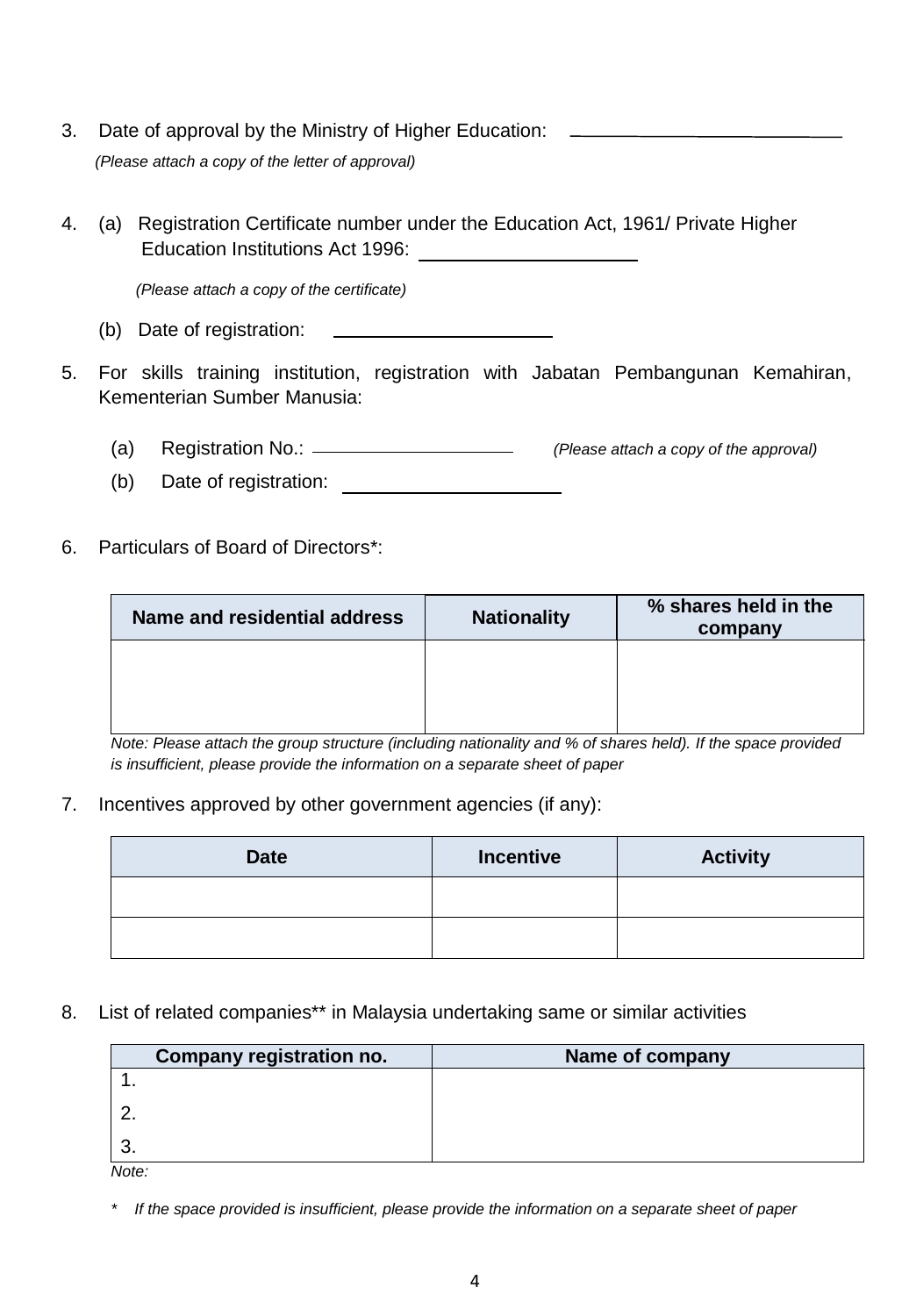# **Section B: Project Details**

1. Project Details:

| (a) | <b>New Project</b>                        |
|-----|-------------------------------------------|
| (b) | <b>Existing Project:</b><br>(i) Expansion |
|     | (ii) Diversification/ additional products |
|     | (iii) Relocation                          |

## 2. Proposed courses to be offered in ECER:

| <b>Course</b><br>(Attach<br>course | <b>Collaboration</b><br>with<br>international/ | <b>MOE</b><br>Approval | Date of<br>Approval | <b>Validity</b><br><b>Duration</b><br>Approval | <b>Number of</b><br>students per<br>year |       | <b>Entry</b><br>requirement |
|------------------------------------|------------------------------------------------|------------------------|---------------------|------------------------------------------------|------------------------------------------|-------|-----------------------------|
| content)                           | local<br><b>institutions</b>                   | Ref. No.               |                     |                                                | Foreign                                  | Local |                             |
| Degree                             |                                                |                        |                     |                                                |                                          |       |                             |
| Pre-<br>university                 |                                                |                        |                     |                                                |                                          |       |                             |
| Technical<br>&<br>vocational       |                                                |                        |                     |                                                |                                          |       |                             |
| Secondary<br>& below               |                                                |                        |                     |                                                |                                          |       |                             |
| <b>Others</b>                      |                                                |                        |                     |                                                |                                          |       |                             |
| <b>TOTAL</b>                       |                                                |                        |                     |                                                |                                          |       |                             |

*Note: If the space provided is insufficient, please provide the information on a separate sheet of paper.*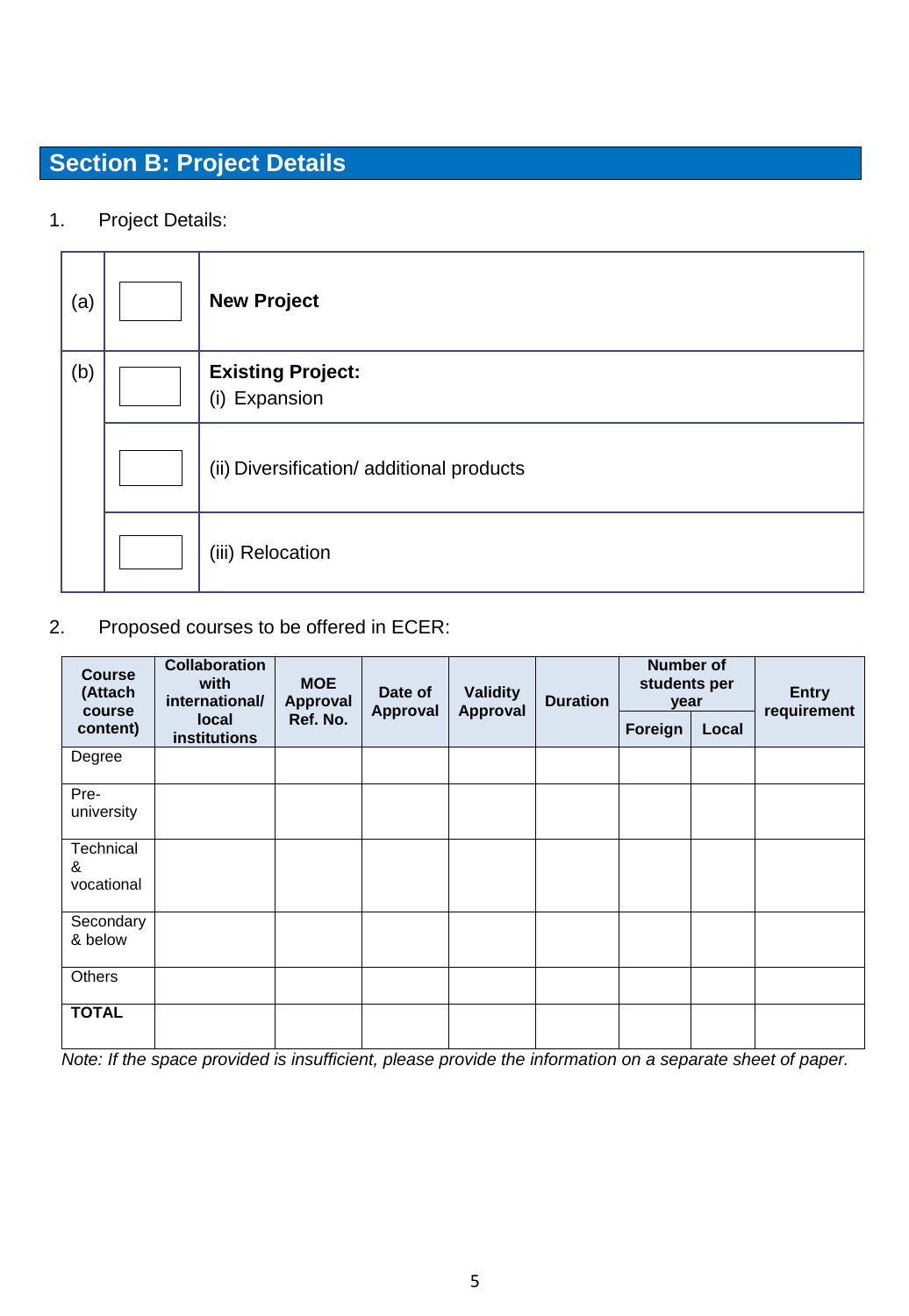3. Have any of the above courses been accredited by the Lembaga Akreditasi Negara or by any foreign accreditation bodies (e.g. QAA-UK)?

| LAN                   | $ $ Yes                | $\Box$ No |
|-----------------------|------------------------|-----------|
| Foreign Accreditation | $\vert$ Yes $\vert$ No |           |

If yes, please provide the following information:

| No. | <b>Name of Approved</b><br><b>Courses</b> | Name of Accrediting Authority /<br><b>Body</b> | Date of<br><b>Accreditation</b> |
|-----|-------------------------------------------|------------------------------------------------|---------------------------------|
|     |                                           |                                                |                                 |
|     |                                           |                                                |                                 |
|     |                                           |                                                |                                 |

- 4. Proposed date of commencement of first academic term: \_\_\_\_\_\_\_\_\_\_\_\_\_\_\_\_\_\_\_\_\_\_\_
- 5. For existing project only, please provide information below:
	- (a) Location of existing institution:

| <b>Name of institution</b> | <b>Date of Commencement</b> | <b>Address</b> |
|----------------------------|-----------------------------|----------------|
|                            |                             |                |
|                            |                             |                |

(b) Courses offered in existing institutions:

| <b>Course</b><br>(Attach  | <b>Collaboration</b><br>with         | <b>Number of</b><br>students per year<br><b>Duration</b> |         | <b>Entry</b> |             |
|---------------------------|--------------------------------------|----------------------------------------------------------|---------|--------------|-------------|
| course<br>content)        | international/<br>local institutions |                                                          | Foreign | Local        | requirement |
| Degree                    |                                      |                                                          |         |              |             |
| Pre- university           |                                      |                                                          |         |              |             |
| Technical &<br>vocational |                                      |                                                          |         |              |             |
| Secondary &<br>below      |                                      |                                                          |         |              |             |
| <b>Others</b>             |                                      |                                                          |         |              |             |
| <b>TOTAL</b>              |                                      |                                                          |         |              |             |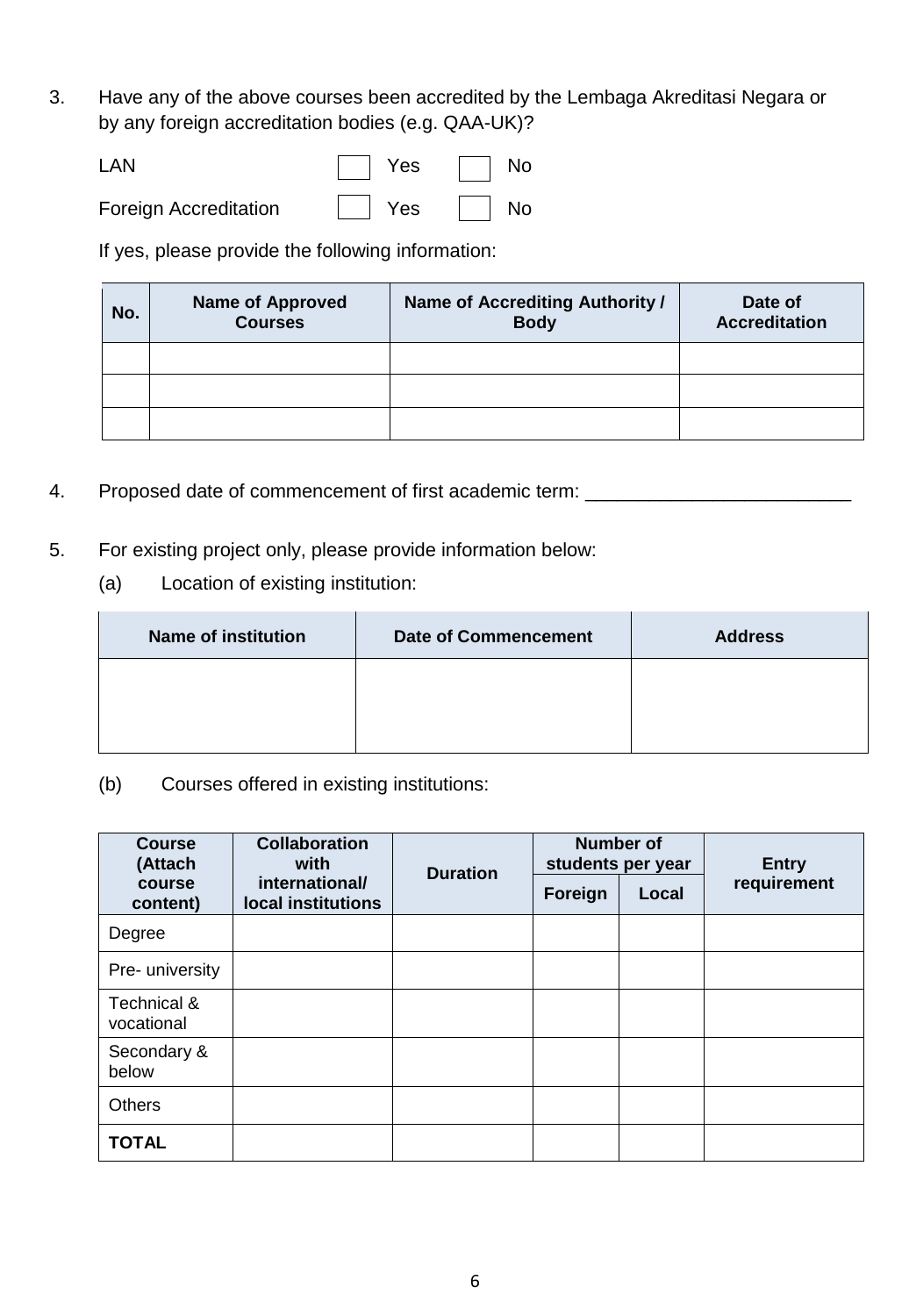## 6. Source of Teaching Equipment:

| <b>Type of teaching</b><br>equipment | Value per<br>annum<br>(RM) | <b>Local supplier</b><br>(Please indicate value<br>% and name and<br>address) | Import<br>(Please indicate value<br>% and country of<br>origin) |
|--------------------------------------|----------------------------|-------------------------------------------------------------------------------|-----------------------------------------------------------------|
|                                      |                            |                                                                               |                                                                 |
|                                      |                            |                                                                               |                                                                 |

### 7. Source of Services:

| <b>Type of Services</b> | <b>Value per</b><br>annum<br>(RM) | <b>Local supplier</b><br>(Please indicate value<br>% and name and<br>address) | <b>Import</b><br>(Please indicate value<br>% and country of<br>origin) |
|-------------------------|-----------------------------------|-------------------------------------------------------------------------------|------------------------------------------------------------------------|
|                         |                                   |                                                                               |                                                                        |
|                         |                                   |                                                                               |                                                                        |

# 8. Entrepreneurial opportunities: (Kindly tick on the table below)

| No.            | <b>Type of entrepreneurial</b>                      | (✔ |
|----------------|-----------------------------------------------------|----|
| 1              | <b>Engineering works</b>                            |    |
| 2              | <b>Transportation services</b>                      |    |
| 3              | Civil works                                         |    |
| 4              | IT support services                                 |    |
| 5              | Security services                                   |    |
| 6              | Recruitment services                                |    |
| $\overline{7}$ | <b>Cleaning services</b>                            |    |
| 8              | Legal, Tax, Accounting & Audit firm                 |    |
| 9              | <b>Business Services Agency (Company Secretary)</b> |    |
| 10             | Furniture manufacturing & supplies                  |    |
| 11             | Sports equipment manufacturing                      |    |
| 12             | <b>Chemical supplies</b>                            |    |
| 13             | Foods & beverages                                   |    |
| 14             | Lab equipment                                       |    |
| 15             | Office equipment & supplies                         |    |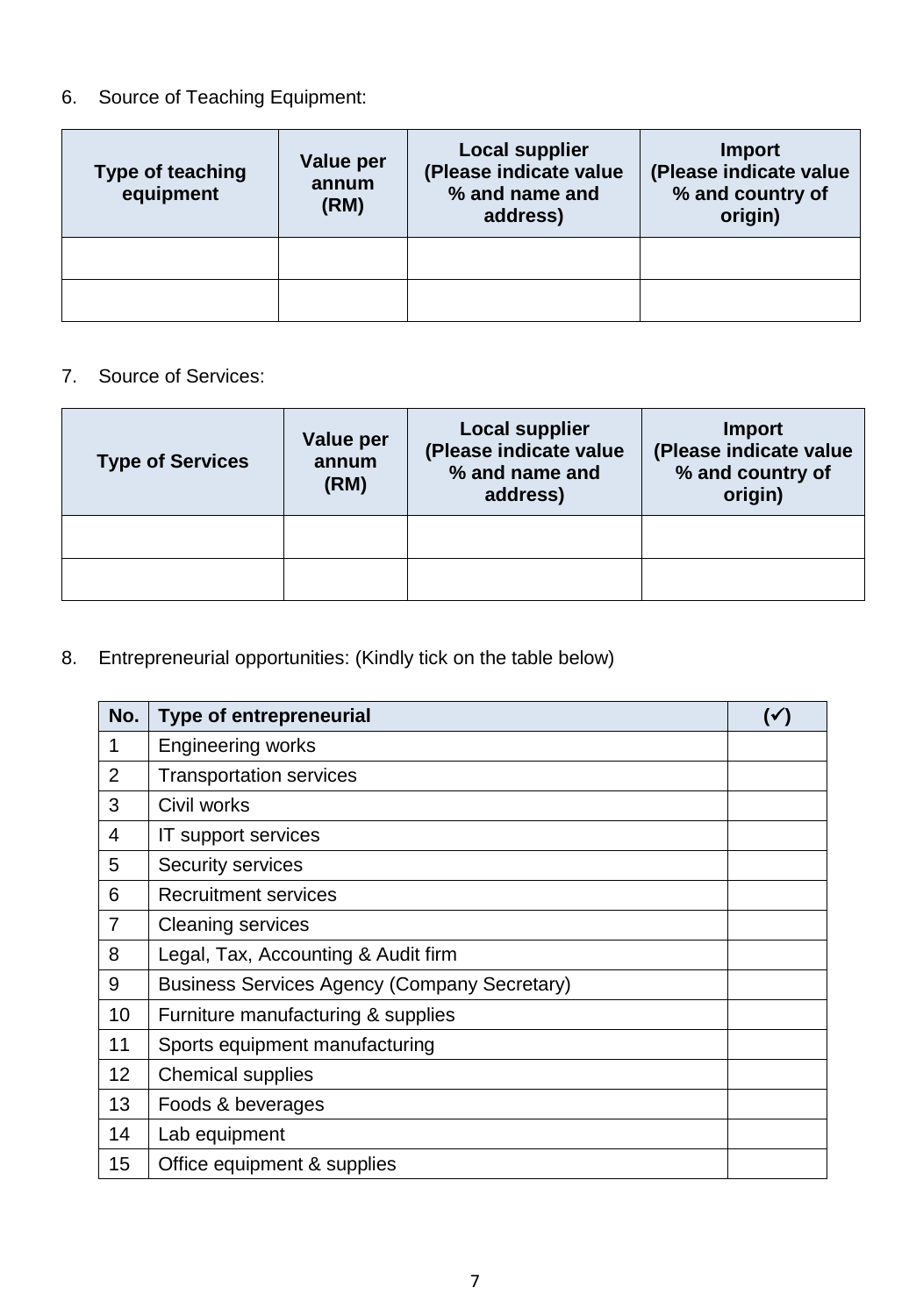# **Section C: Project Cost & Financing**

## **(C-I) PROJECT COST (C1) Cost of Fixed Assets:**

| (C1) COSt OT FIXEd ASSEtS: |                                                                          |                               |      |                       |      |                                 |      |              |      |
|----------------------------|--------------------------------------------------------------------------|-------------------------------|------|-----------------------|------|---------------------------------|------|--------------|------|
|                            |                                                                          |                               |      |                       |      | <b>New Project (Investment)</b> |      |              |      |
|                            | <b>Item</b>                                                              | <b>Existing</b><br>$($ Years) |      | Phase 1<br>$($ Years) |      | Phase 2*<br>( Years)            |      | <b>Total</b> |      |
| (a)                        | Land<br>(specify area in<br>hectares)                                    | (Hectare)                     | (RM) | (Hectare)             | (RM) | (Hectare)                       | (RM) | (Hectare)    | (RM) |
| (b)                        | <b>Building</b><br>(specify built-up area in<br>m2)                      | (m2)                          | (RM) | (m2)                  | (RM) | (m2)                            | (RM) | (m2)         | (RM) |
| (c)                        | Teaching<br>equipment                                                    |                               |      |                       |      |                                 |      |              |      |
| (d)                        | Other equipment                                                          |                               |      |                       |      |                                 |      |              |      |
|                            | Sub-Total                                                                |                               |      |                       |      |                                 |      |              |      |
|                            | (C2) Pre-operational<br><b>Expenditure</b>                               |                               |      |                       |      |                                 |      |              |      |
|                            | (C3) Working Capital<br>(Current Assets -<br><b>Current Liabilities)</b> |                               |      |                       |      |                                 |      |              |      |
|                            | <b>Total Project Cost</b><br>$(C1 + C2 + C3)$                            |                               |      |                       |      |                                 |      |              |      |

| <b>Rental / Lease</b><br>If assets are rented / leased, please indicate the annual cost of rental / lease below: |                                      |      |  |  |  |  |  |  |  |
|------------------------------------------------------------------------------------------------------------------|--------------------------------------|------|--|--|--|--|--|--|--|
| <b>Item</b>                                                                                                      | <b>Annual Cost of Rental / Lease</b> |      |  |  |  |  |  |  |  |
| (a)<br>Land<br>(specify area in<br>hectares)                                                                     | (Hectare)                            | (RM) |  |  |  |  |  |  |  |
| (b)<br><b>Building</b><br>(specify built-up area<br>in $m2)$                                                     | (m2)                                 | (RM) |  |  |  |  |  |  |  |
| (c)<br>Teaching<br>equipment                                                                                     |                                      |      |  |  |  |  |  |  |  |
| Other equipment<br>(d)                                                                                           |                                      |      |  |  |  |  |  |  |  |
| <b>Total Annual Rental</b><br>/ Lease                                                                            |                                      |      |  |  |  |  |  |  |  |

*Note: \*To be filled if the second phase is implemented after 3 years*

 *\*\*If the space provided is insufficient, please provide the information on a separate sheet of paper*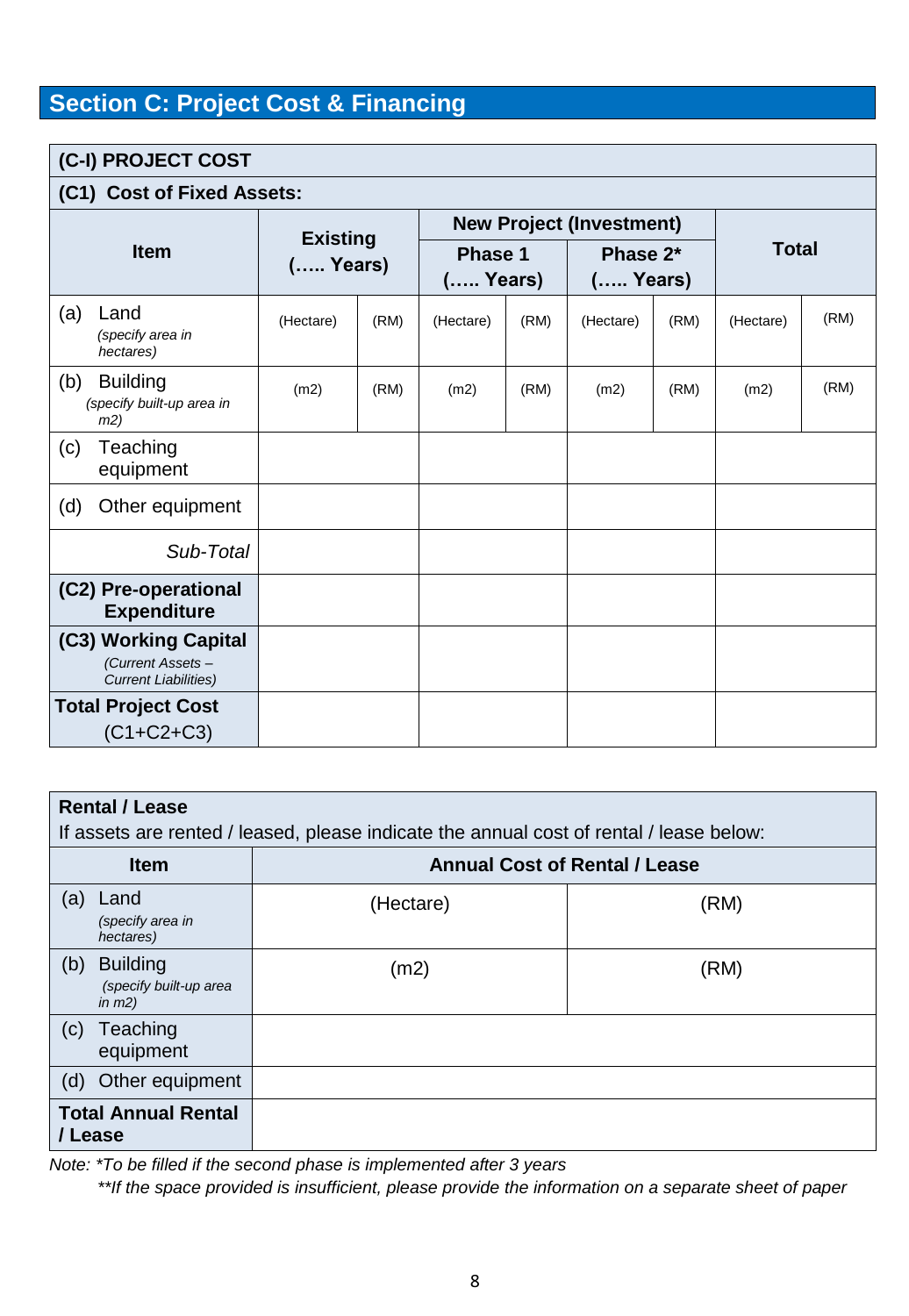| (C-II) FINANCING                                                                                  |                 |     |      |                                  |              |     |
|---------------------------------------------------------------------------------------------------|-----------------|-----|------|----------------------------------|--------------|-----|
| <b>Capital Structure</b>                                                                          | <b>Existing</b> |     |      | <b>Proposed</b><br>(Phase 1 & 2) | <b>Total</b> |     |
| (C4) Authorised Capital                                                                           |                 |     |      |                                  |              |     |
| (C5) Shareholders' Fund                                                                           |                 |     |      |                                  |              |     |
| (a) Paid Up Capital                                                                               |                 |     |      |                                  |              |     |
| Malaysian<br>(i)<br>Individuals                                                                   | (RM)            | (%) | (RM) | (%)                              | (RM)         | (%) |
| <b>Bumiputera</b><br>$\bullet$                                                                    |                 |     |      |                                  |              |     |
| Non-Bumiputera<br>$\bullet$                                                                       |                 |     |      |                                  |              |     |
| Malaysian Company Incorporated in Malaysia<br>(ii)                                                |                 |     |      |                                  |              |     |
| (Specify Name of<br>$\bullet$<br>Company)                                                         |                 |     |      |                                  |              |     |
| (Specify Name of<br>$\bullet$<br>Company)                                                         |                 |     |      |                                  |              |     |
| (iii) Foreign Nationals / Companies                                                               |                 |     |      |                                  |              |     |
| (Specify Name of<br>Company /<br>Individual)<br>(Nationality /<br>Country of Origin)              |                 |     |      |                                  |              |     |
| (Specify Name of<br>$\bullet$<br>Company /<br>Individual)<br>(Nationality /<br>Country of Origin) |                 |     |      |                                  |              |     |
| Total RM (i), (ii) and (iii)                                                                      |                 |     |      |                                  |              |     |
| (b)Reserves (excluding<br>capital appreciation)                                                   |                 |     |      |                                  |              |     |
| Total RM (a) and (b)                                                                              |                 |     |      |                                  |              |     |
| (C6) Loan                                                                                         |                 |     |      |                                  |              |     |
| Domestic (RM)<br>(Kindly specify name of financial<br><i>institution</i> )                        |                 |     |      |                                  |              |     |
| Foreign (RM)<br>(Kindly specify country of origin)                                                |                 |     |      |                                  |              |     |
| Sub-Total                                                                                         |                 |     |      |                                  |              |     |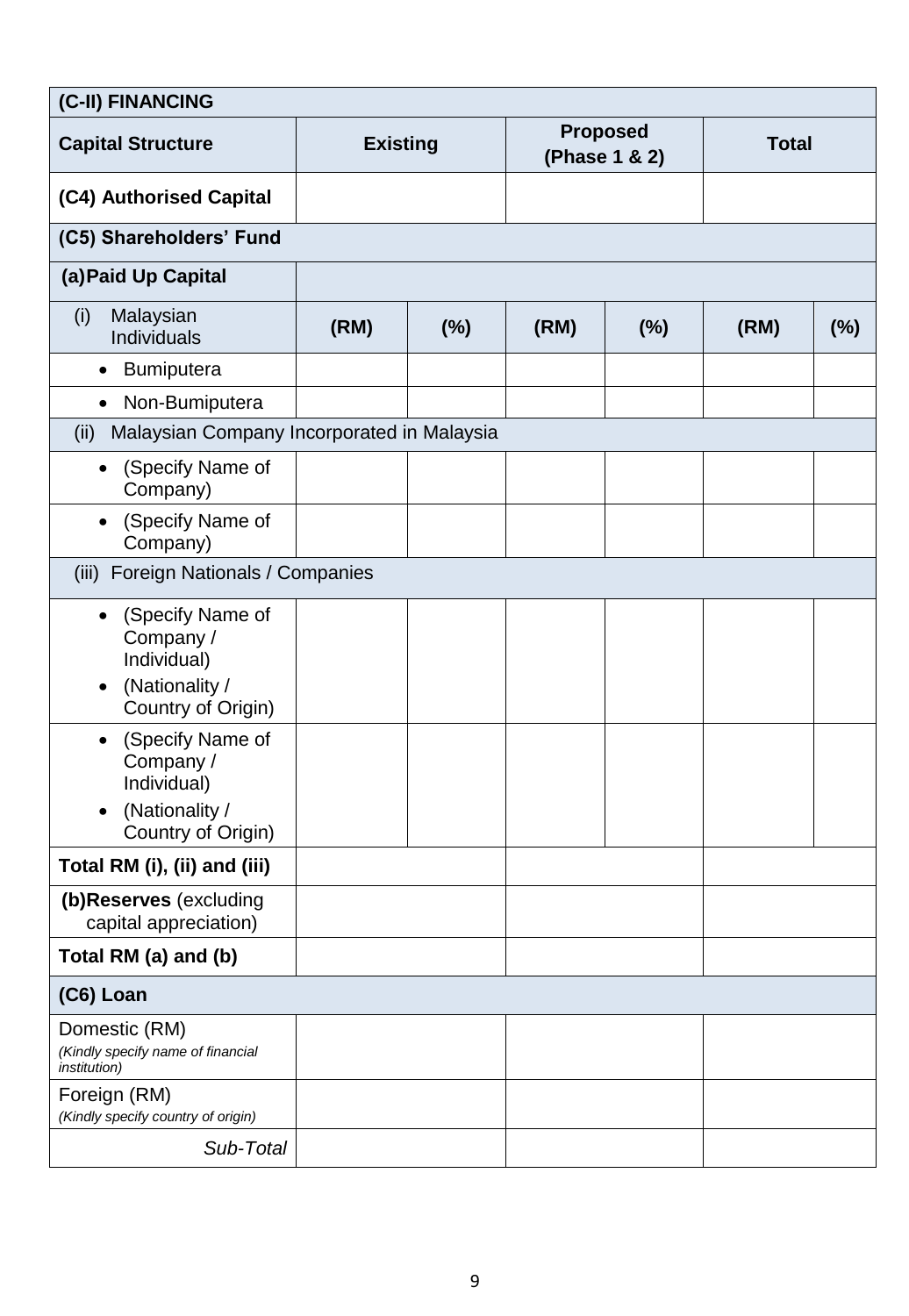| (C7) Other Sources (please specify)                                                                                       |                             |                              |                                     |  |  |  |  |  |  |
|---------------------------------------------------------------------------------------------------------------------------|-----------------------------|------------------------------|-------------------------------------|--|--|--|--|--|--|
| a)                                                                                                                        |                             |                              |                                     |  |  |  |  |  |  |
| b)                                                                                                                        |                             |                              |                                     |  |  |  |  |  |  |
| Sub-Total                                                                                                                 |                             |                              |                                     |  |  |  |  |  |  |
| (C8) Total Financing<br>$(C5+C6+C7)$                                                                                      |                             |                              |                                     |  |  |  |  |  |  |
| Malaysian Company Incorporated in Malaysia as indicated in C5 (a)(ii), please provide<br>the equity structure as follows: |                             |                              |                                     |  |  |  |  |  |  |
| <b>Name</b>                                                                                                               | <b>Bumiputera</b><br>$(\%)$ | <b>Non Bumiputera</b><br>(%) | Foreign<br>(specify<br>country) (%) |  |  |  |  |  |  |
| (Name of Company)                                                                                                         |                             |                              |                                     |  |  |  |  |  |  |

| (C-III) BUSINESS SPENDING (BEFORE AND DURING OPERATION)<br>(Information is specifically for the proposed project for the purpose of tax incentive throughout the incentive period)                                                                                |                                    |  |  |  |  |  |
|-------------------------------------------------------------------------------------------------------------------------------------------------------------------------------------------------------------------------------------------------------------------|------------------------------------|--|--|--|--|--|
| A. Pre-operational Expenditure (Examples: feasibility study, market research or survey)<br>Note: *Pre-operational refers to expenditures incurred prior to the commencement of operations.<br>**May refer to Section C under pre-operational the total value (RM) |                                    |  |  |  |  |  |
| Value (RM)                                                                                                                                                                                                                                                        | Percentage of local spending** (%) |  |  |  |  |  |
|                                                                                                                                                                                                                                                                   |                                    |  |  |  |  |  |
|                                                                                                                                                                                                                                                                   |                                    |  |  |  |  |  |

#### **B. Operational Expenditure**

(Name of Company)

| <b>No</b>     | <b>Type of Expenditure</b>                                                                 | Value (RM) |        |                   |        |        |  |  |
|---------------|--------------------------------------------------------------------------------------------|------------|--------|-------------------|--------|--------|--|--|
|               |                                                                                            | Year 1     | Year 2 | Year <sub>3</sub> | Year 4 | Year 5 |  |  |
| i.            | <b>Transportation services</b>                                                             |            |        |                   |        |        |  |  |
| ii.           | <b>Banking services</b>                                                                    |            |        |                   |        |        |  |  |
| $\cdots$<br>Ш | Insurance services                                                                         |            |        |                   |        |        |  |  |
| iv            | Legal services                                                                             |            |        |                   |        |        |  |  |
| $\vee$        | Information &<br>Communication<br>Technology (ICT) services                                |            |        |                   |        |        |  |  |
| vi            | Salary and wages                                                                           |            |        |                   |        |        |  |  |
| vii           | Others (such as rental,<br>utilities, sales & marketing<br>other professional<br>services) |            |        |                   |        |        |  |  |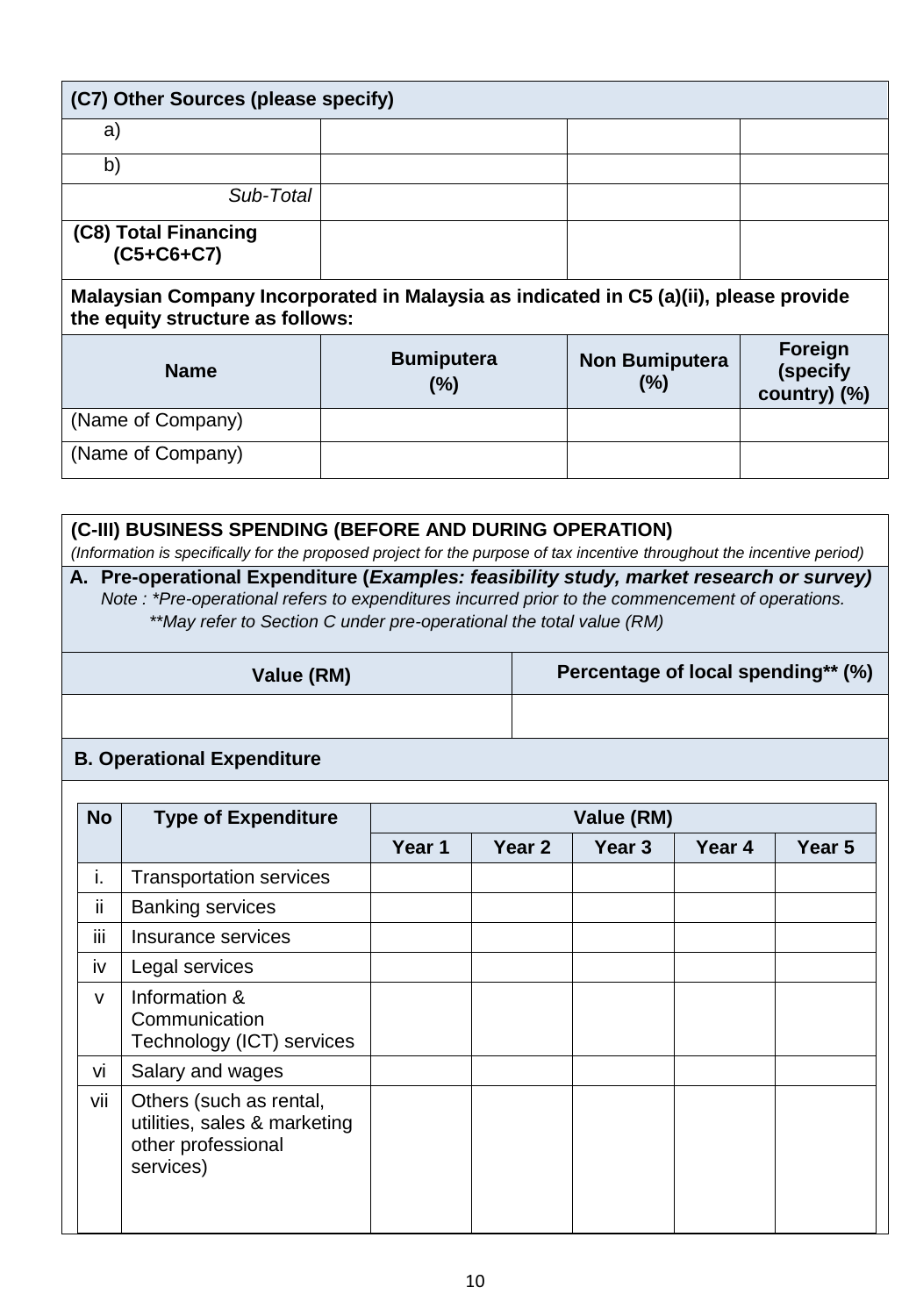| Please specify:                     |  |  |  |
|-------------------------------------|--|--|--|
| (i)                                 |  |  |  |
| (i)                                 |  |  |  |
| (iii)                               |  |  |  |
| Total                               |  |  |  |
| Percentage of local<br>spending (%) |  |  |  |

*Note:*

1. Local spending – Payment made by company (applicant) for utilising services provided by resident *companies*

 *and bodies of persons.*

*2. Local Supplier – Sole proprietorship, partnership and locally incorporated company or by foreign company* 

 *registered under the Companies Act 1965/Companies Act 2016* 

*3. Operating expenditure represent daily expenses to run a business and not directly associated with production. The expenditure exclude the cost of production or cost of goods sold such as direct labour, direct materials, rent of production facilities, depreciation of production equipment and facilities, maintenance and repair of production equipment and facilities, utility cost for production facilities, interest expenses etc.*

**If services as listed in the table have to be imported, please provide the country of origin, percentage imported and reason.**

| No.   | <b>Type of imported</b><br><b>services</b>                  | <b>Country</b><br>of origin | Percentage<br>of import<br>(%) | <b>Reasons for utilisation of</b><br>imported services |
|-------|-------------------------------------------------------------|-----------------------------|--------------------------------|--------------------------------------------------------|
| (i)   | <b>Transportation services</b>                              |                             |                                |                                                        |
| (ii)  | <b>Banking services</b>                                     |                             |                                |                                                        |
| (iii) | Insurance services                                          |                             |                                |                                                        |
| (iv)  | Legal services                                              |                             |                                |                                                        |
| (v)   | Information &<br>Communication<br>Technology (ICT) services |                             |                                |                                                        |

*Note:*

*Import - Payment made by company (applicant) for utilising services provided by non-resident in the country and/or abroad*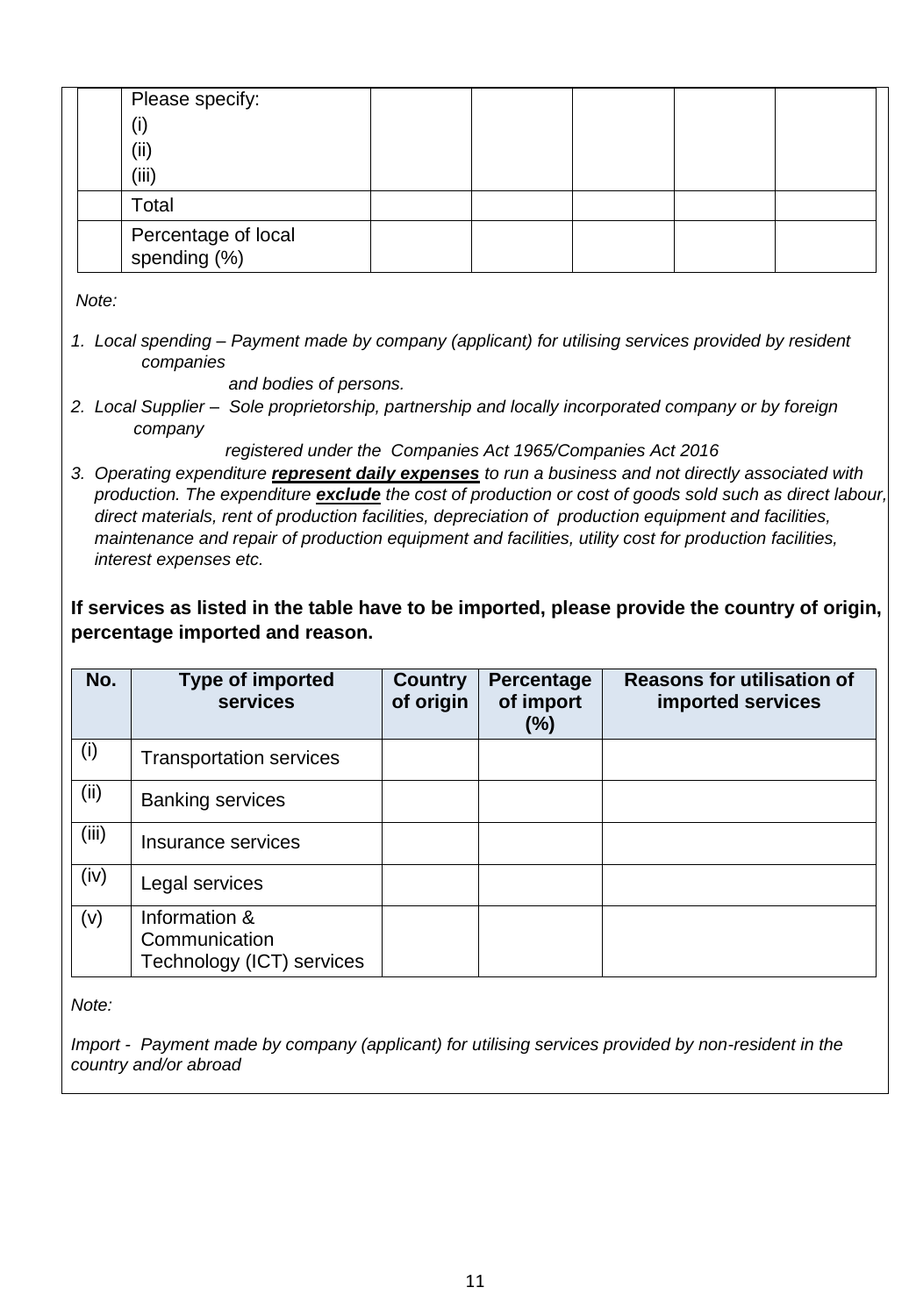# **Section D: Manpower**

Please note that the information is required to enable the government to undertake the appropriate manpower planning to meet the specific manpower needs of companies proposing to establish projects in Malaysia.

|                                                                             |                  |                                 |                                   |                                |               |                         | <b>Full-time employment</b> |                                 |                                   |                                |               |              |
|-----------------------------------------------------------------------------|------------------|---------------------------------|-----------------------------------|--------------------------------|---------------|-------------------------|-----------------------------|---------------------------------|-----------------------------------|--------------------------------|---------------|--------------|
|                                                                             | <b>Malaysian</b> |                                 |                                   |                                |               | <b>Foreign national</b> |                             |                                 |                                   |                                |               |              |
| Category                                                                    | <b>PhD</b>       | <b>Masters</b><br><b>Degree</b> | <b>Bachelors</b><br><b>Degree</b> | Diploma/<br><b>Certificate</b> | <b>Others</b> | <b>Total</b>            | <b>PhD</b>                  | <b>Masters</b><br><b>Degree</b> | <b>Bachelors</b><br><b>Degree</b> | Diploma/<br><b>Certificate</b> | <b>Others</b> | <b>Total</b> |
| 1. Academia staff:                                                          |                  |                                 |                                   |                                |               |                         |                             |                                 |                                   |                                |               |              |
| Executives, Directors,<br>Deans, Deputy Deans,<br>(a)<br>Head of Department |                  |                                 |                                   |                                |               |                         |                             |                                 |                                   |                                |               |              |
| Professors, Associate<br>(b)<br>Professors, Senior<br>Lecturers             |                  |                                 |                                   |                                |               |                         |                             |                                 |                                   |                                |               |              |
| <b>Assistant Professors &amp;</b><br>(c)<br>Lecturers                       |                  |                                 |                                   |                                |               |                         |                             |                                 |                                   |                                |               |              |
| Tutors<br>(d)                                                               |                  |                                 |                                   |                                |               |                         |                             |                                 |                                   |                                |               |              |
| 2. Instructors:                                                             |                  |                                 |                                   |                                |               |                         |                             |                                 |                                   |                                |               |              |
| Technical & Vocational<br>(a)                                               |                  |                                 |                                   |                                |               |                         |                             |                                 |                                   |                                |               |              |
| Others<br>(b)                                                               |                  |                                 |                                   |                                |               |                         |                             |                                 |                                   |                                |               |              |
| 3. Researchers:                                                             |                  |                                 |                                   |                                |               |                         |                             |                                 |                                   |                                |               |              |
| Professional<br>(a)                                                         |                  |                                 |                                   |                                |               |                         |                             |                                 |                                   |                                |               |              |
| Technical<br>(b)                                                            |                  |                                 |                                   |                                |               |                         |                             |                                 |                                   |                                |               |              |
| Others<br>(c)                                                               |                  |                                 |                                   |                                |               |                         |                             |                                 |                                   |                                |               |              |
| 4. Management & Admin                                                       |                  |                                 |                                   |                                |               |                         |                             |                                 |                                   |                                |               |              |
| 5. Clerical & Others                                                        |                  |                                 |                                   |                                |               |                         |                             |                                 |                                   |                                |               |              |
| <b>Total</b>                                                                |                  |                                 |                                   |                                |               |                         |                             |                                 |                                   |                                |               |              |

*Note:* 

*\* Job Categories are based on Malaysia Standard Classification of Occupations (MASCO)*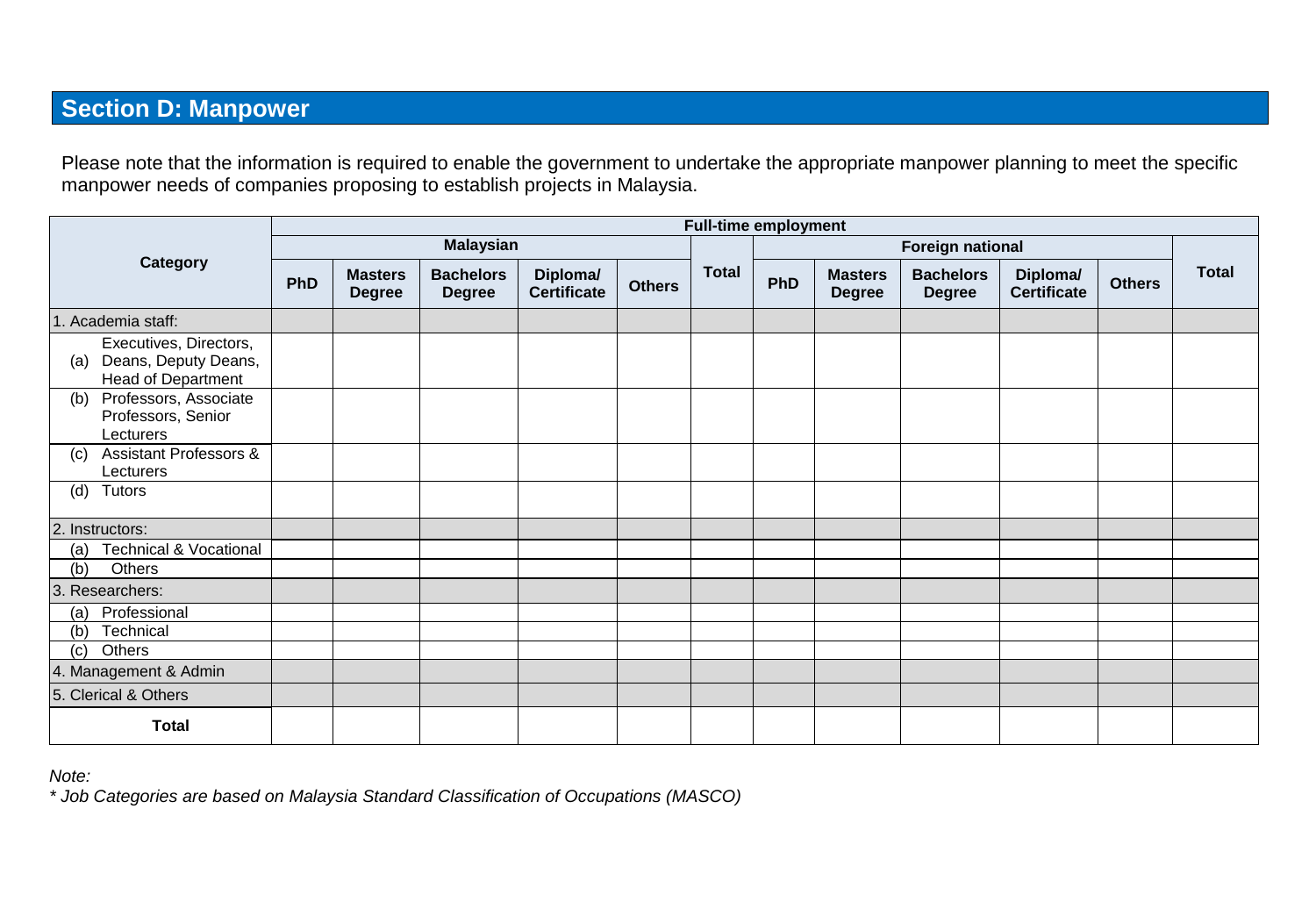| Percentage of science and technical staff having degrees or<br>diplomas with a minimum of 5 years' experience (of the total<br>workforce) | $\%$     |
|-------------------------------------------------------------------------------------------------------------------------------------------|----------|
| Number of Staff with Post Graduate (ie. Masters/PhD etc)<br>qualifications                                                                |          |
| In addition to the full-time employees as mentioned in the<br>above tables, please provide the number of workers which are                | Foreign: |
| outsourced (not under the company's payroll) :                                                                                            | ∟ocal:   |

# **Section E: Employment by Income**

|                          | Number of Persons Employed by Average Monthly Salary (RM) |                            |                  |                            |                  |                            |                  |                            |
|--------------------------|-----------------------------------------------------------|----------------------------|------------------|----------------------------|------------------|----------------------------|------------------|----------------------------|
|                          | $1,100 - 2,999$                                           |                            | $3,000 - 4,999$  |                            | $5,000 - 9,999$  |                            | 10,000 and above |                            |
| Category                 | <b>Malaysian</b>                                          | Foreign<br><b>National</b> | <b>Malaysian</b> | Foreign<br><b>National</b> | <b>Malaysian</b> | Foreign<br><b>National</b> | <b>Malaysian</b> | Foreign<br><b>National</b> |
| 1. Academia staff        |                                                           |                            |                  |                            |                  |                            |                  |                            |
| 2. Instructors           |                                                           |                            |                  |                            |                  |                            |                  |                            |
| 3. Researchers           |                                                           |                            |                  |                            |                  |                            |                  |                            |
| 4. Management &<br>Admin |                                                           |                            |                  |                            |                  |                            |                  |                            |
| 5. Clerical & others     |                                                           |                            |                  |                            |                  |                            |                  |                            |
| <b>Total</b>             |                                                           |                            |                  |                            |                  |                            |                  |                            |

*Note: Include wages, salaries, bonuses, social insurance contribution and all employee benefits.*

#### **(E1) Training of employees (if applicable) Type of Training No. of Malaysian Employee In-house / external / overseas training Collaboration with local universities/research institutes** *(name of local universities/research institutes)* 1. 2. 3.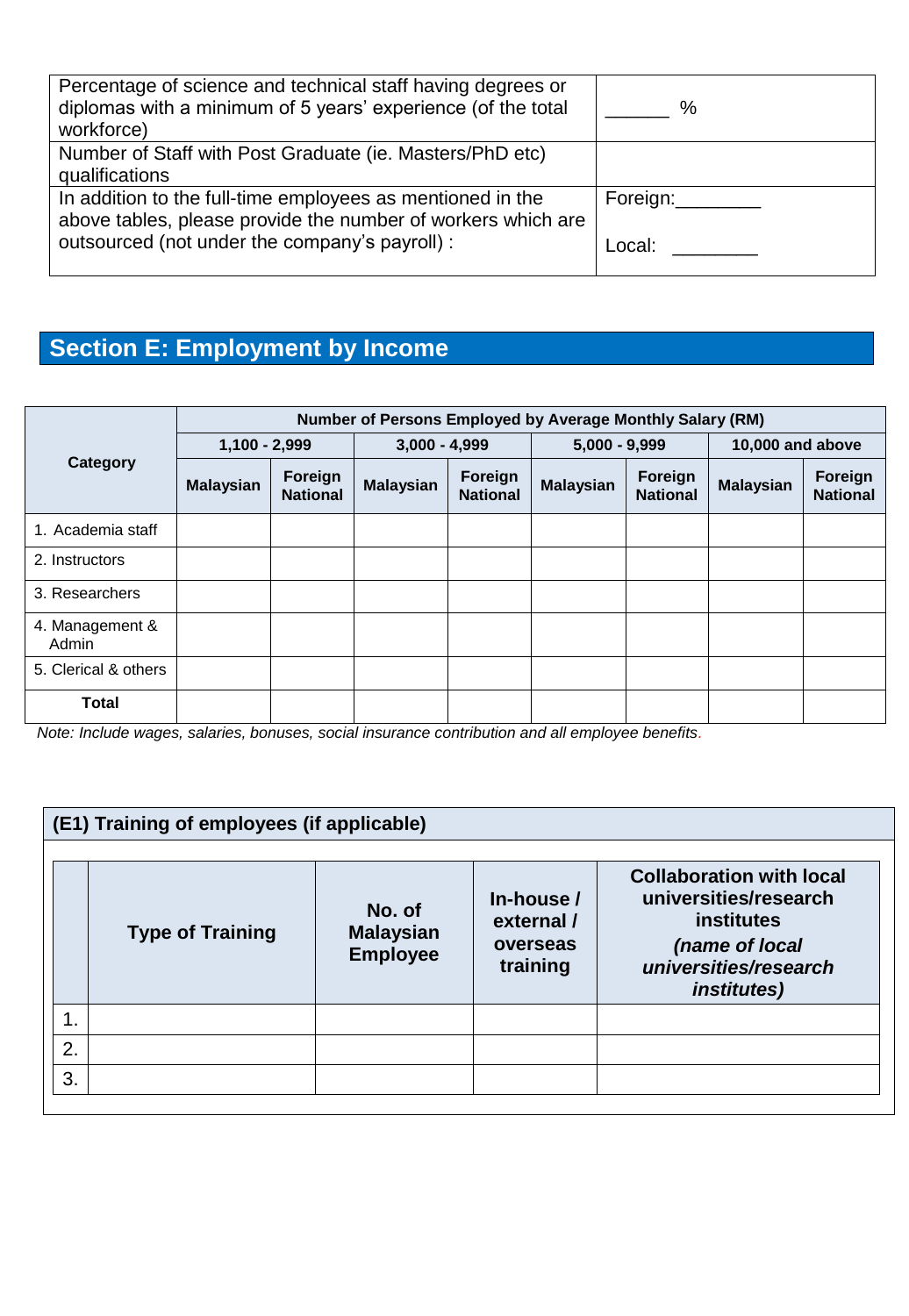| ECER Talent Enhancement Program (ETEP) is a human capital development<br>initiative to ensure adequate manpower that matches the industry's<br>requirements in the East Coast region. The Programme entails forming<br>strategic collaboration between the Government of Malaysia via ECERDC,<br>investors in ECER to train Malaysian graduates from various disciplines to<br>ensure that they are employed by the various industries in the East Coast<br>Region |          |
|--------------------------------------------------------------------------------------------------------------------------------------------------------------------------------------------------------------------------------------------------------------------------------------------------------------------------------------------------------------------------------------------------------------------------------------------------------------------|----------|
| Are you interested to participate in ECER's Talent Enhancement<br>Programme?                                                                                                                                                                                                                                                                                                                                                                                       | Yes / No |

| (E2) Industrial Internship Programme for Malaysian students (if applicable) |                                |                                  |  |  |  |  |
|-----------------------------------------------------------------------------|--------------------------------|----------------------------------|--|--|--|--|
|                                                                             |                                |                                  |  |  |  |  |
|                                                                             | <b>Qualification / Courses</b> | <b>No. of Malaysian Students</b> |  |  |  |  |
| 1.                                                                          |                                |                                  |  |  |  |  |
| 2.                                                                          |                                |                                  |  |  |  |  |
| 3.                                                                          |                                |                                  |  |  |  |  |
|                                                                             |                                |                                  |  |  |  |  |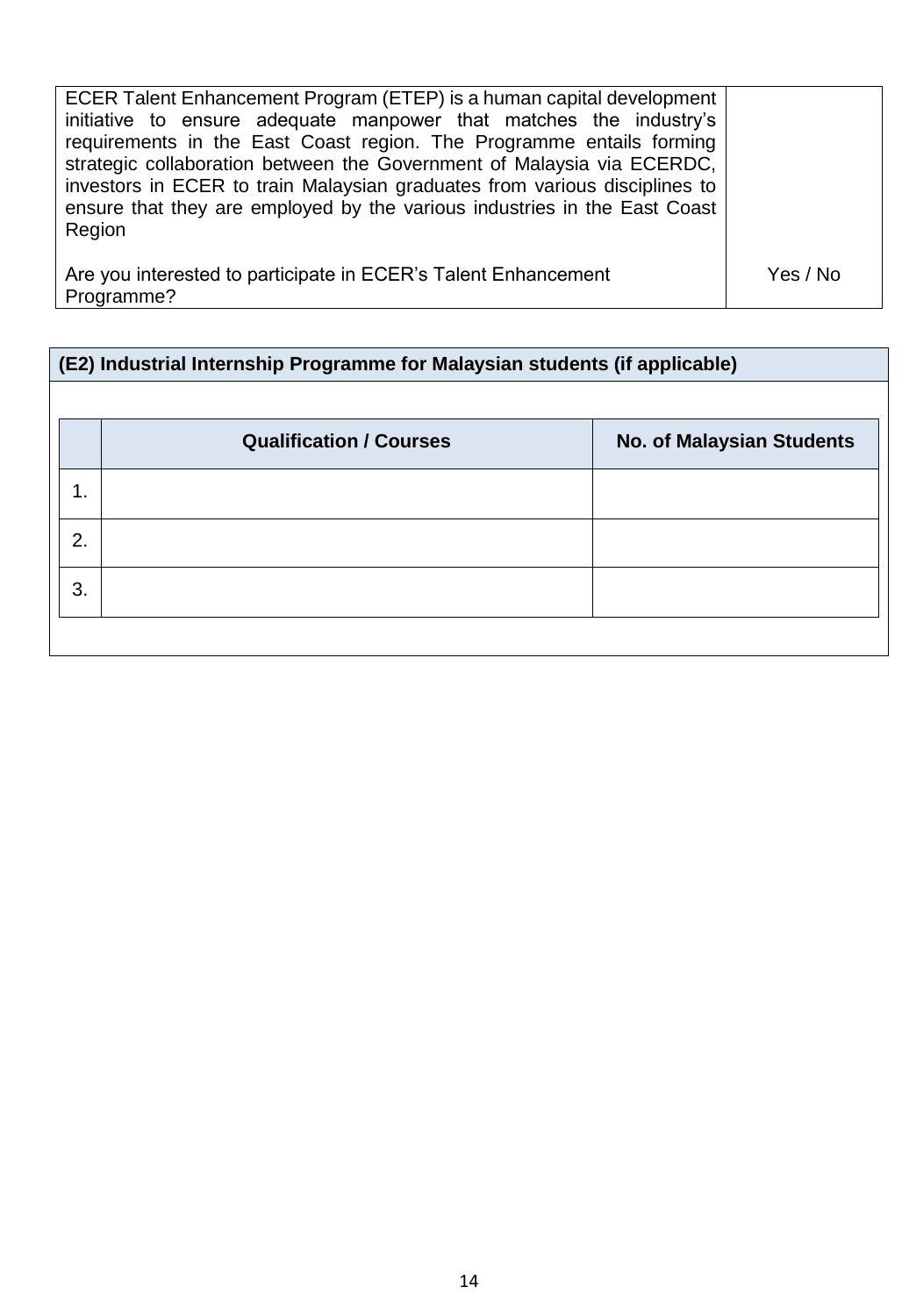# **Section F: Estimated Labour Cost and Earnings**

# **(F-I) ESTIMATED LABOUR COST - Salaries and Wages\***

| <b>Year in Operation</b> | Year 1 | Year 2 | Year 3 | Year 4 | Year 5 |
|--------------------------|--------|--------|--------|--------|--------|
| Salaries and Wages (RM)  |        |        |        |        |        |

*Note: \*Include wages, salaries, bonuses, social insurance contribution and all employee benefits*

### **(F-II) ESTIMATED EARNINGS**

| <b>Year in Operation</b>                                                                                  | Year 1 | Year <sub>2</sub> | Year <sub>3</sub> | Year 4 | Year 5 |
|-----------------------------------------------------------------------------------------------------------|--------|-------------------|-------------------|--------|--------|
| <b>Estimated Earnings before</b><br>(a)<br>Interest, Tax, Depreciation<br>& Amortization (EBITDA)<br>(RM) |        |                   |                   |        |        |
| (b) Estimated Net Income<br>After Tax (RM)                                                                |        |                   |                   |        |        |
| Held in Malaysia as<br>$\overline{\phantom{a}}$<br>reserves (%)                                           |        |                   |                   |        |        |
| Remitted out of<br>Malaysia (%)                                                                           |        |                   |                   |        |        |
| Reinvested in Malaysia<br>$\overline{\phantom{a}}$<br>$(\% )$                                             |        |                   |                   |        |        |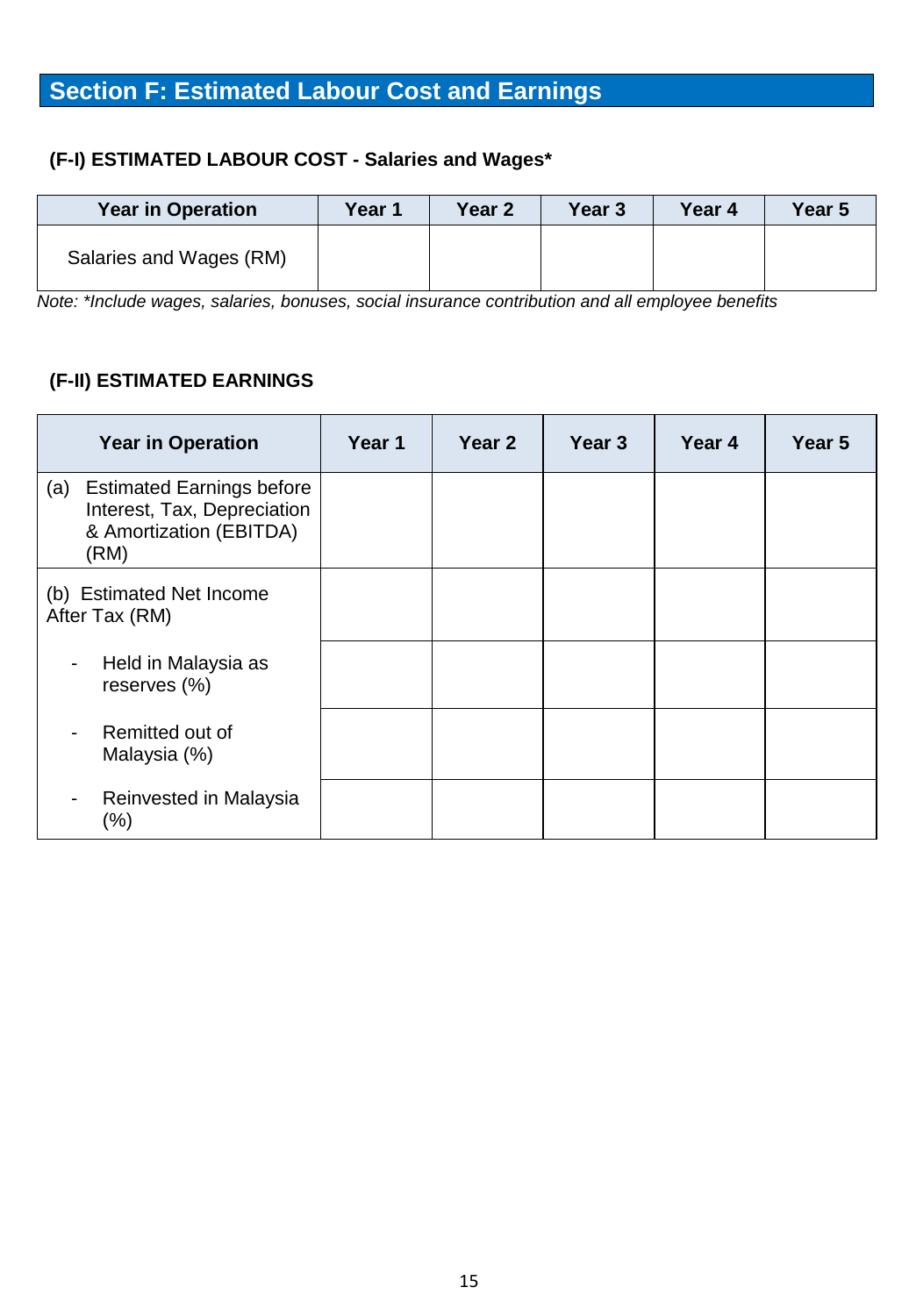## **Section G: Details Of Expatriate Post(s)**

Please exclude the expatriate posts that have been directly applied to the Immigration Department or other approving agencies

### **(G-I) Post applied for:**

1. New/Additional posts applied for:

| Designation / Job Title* | <b>Type of post</b><br>(key/term post) | <b>Number of</b><br>posts | <b>Duration</b><br>(years)<br>$\left \left(\text{if term post}\right)\right $ | <b>Proposed</b><br>minimum<br>basic<br>salary (RM) |
|--------------------------|----------------------------------------|---------------------------|-------------------------------------------------------------------------------|----------------------------------------------------|
|                          |                                        |                           |                                                                               |                                                    |
|                          |                                        |                           |                                                                               |                                                    |
|                          |                                        |                           |                                                                               |                                                    |
|                          |                                        |                           |                                                                               |                                                    |
|                          |                                        |                           |                                                                               |                                                    |

*Note: Please list according to priority*

|       | For each expatriate post applied for, please submit the following details:                 |  |  |  |  |  |
|-------|--------------------------------------------------------------------------------------------|--|--|--|--|--|
| (i)   | Job function                                                                               |  |  |  |  |  |
| (ii)  | Minimum academic/professional qualification required                                       |  |  |  |  |  |
| (iii) | Minimum period of experience required                                                      |  |  |  |  |  |
| (iv)  | Justification for request                                                                  |  |  |  |  |  |
| (v)   | Proposed training scheme for Malaysian personnel to fill the relevant post(s)              |  |  |  |  |  |
| (vi)  | Organisational chart of the company indicating the positions of all the expatriate post(s) |  |  |  |  |  |

## **(G-II) Existing approved post(s) (if any)**

| <b>Designation</b> | Name and<br>nationality | <b>Duration</b><br>approved | Date post   Expiry  <br>filled | <b>Basic</b><br>date salary paid (RM) |
|--------------------|-------------------------|-----------------------------|--------------------------------|---------------------------------------|
|                    |                         |                             |                                |                                       |
|                    |                         |                             |                                |                                       |
|                    |                         |                             |                                |                                       |
|                    |                         |                             |                                |                                       |
|                    |                         |                             |                                |                                       |

 *Note: Please include expatriate post(s) approved by Immigration Department or any other department/ agencies.*

|       | For each approved expatriate post, please submit the following details:                                                 |  |  |  |  |  |  |
|-------|-------------------------------------------------------------------------------------------------------------------------|--|--|--|--|--|--|
| (i)   | Name of Malaysian who has taken over/will take over the post                                                            |  |  |  |  |  |  |
| (ii)  | If the post(s) has not been/will not be filled by Malaysian(s), please state the reason(s) and<br>plans for the post(s) |  |  |  |  |  |  |
| (iii) | Organisational chart of the company indicating the positions of all the expatriate post(s)                              |  |  |  |  |  |  |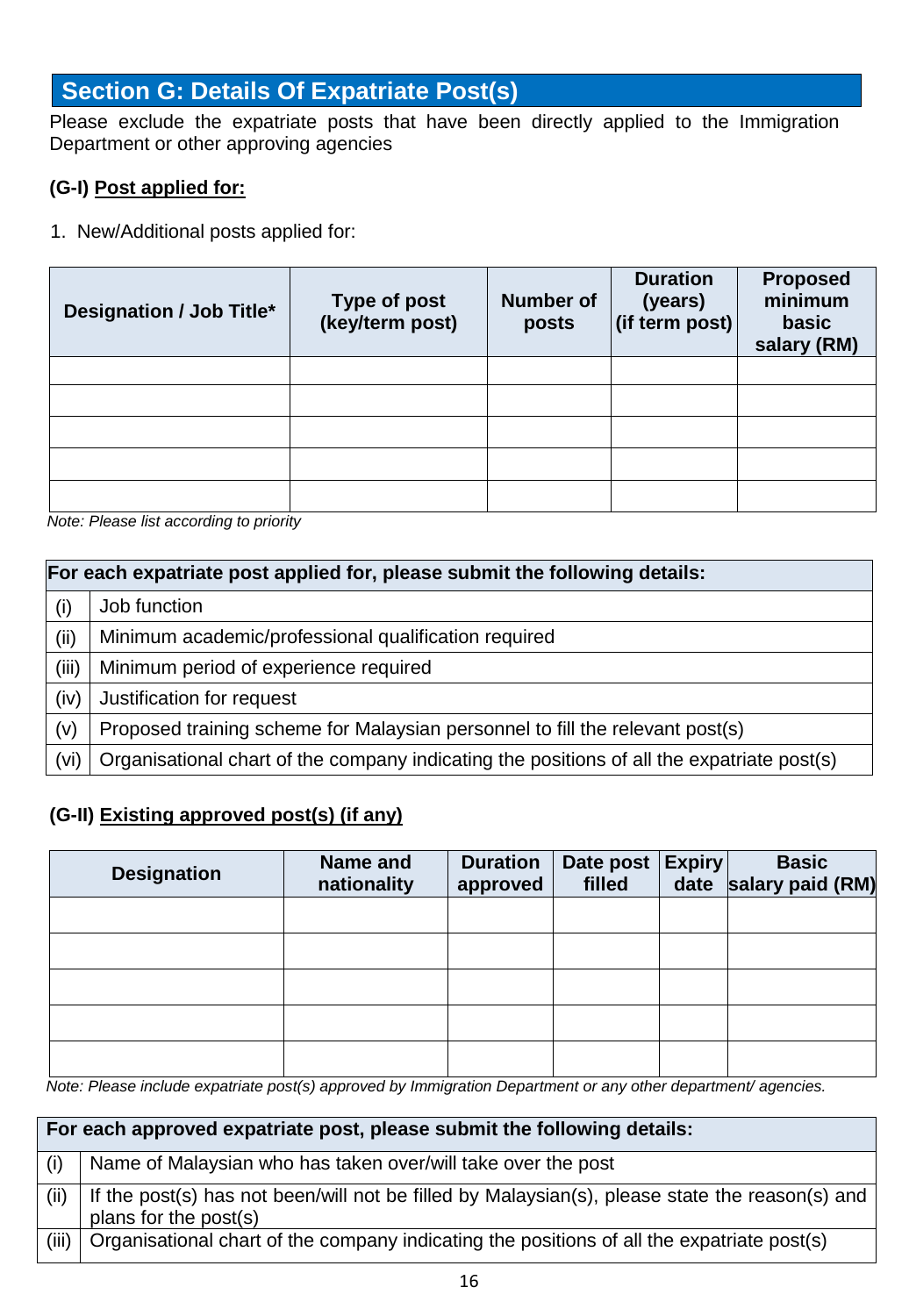# **Section H: Stamp Duty**

| $\overline{1}$ . | Parties involve in transaction      | First Party:                  |
|------------------|-------------------------------------|-------------------------------|
|                  |                                     | Second Party: _______         |
| 2.               | Purpose of transaction              | (a) Transfer of real property |
|                  |                                     | г<br>(b) Lease of land        |
|                  |                                     | (c) Lease of building         |
| 3.1              | Estimated amount of the transaction | <b>RM</b>                     |
| 4.1              | Estimated stamp duty to be paid     | <b>RM</b>                     |
| 5.               | Type of instrument                  |                               |
| 6.               | Date of the instrument              |                               |

*Note: Please attach the draft/ signed copy of the transaction instrument.*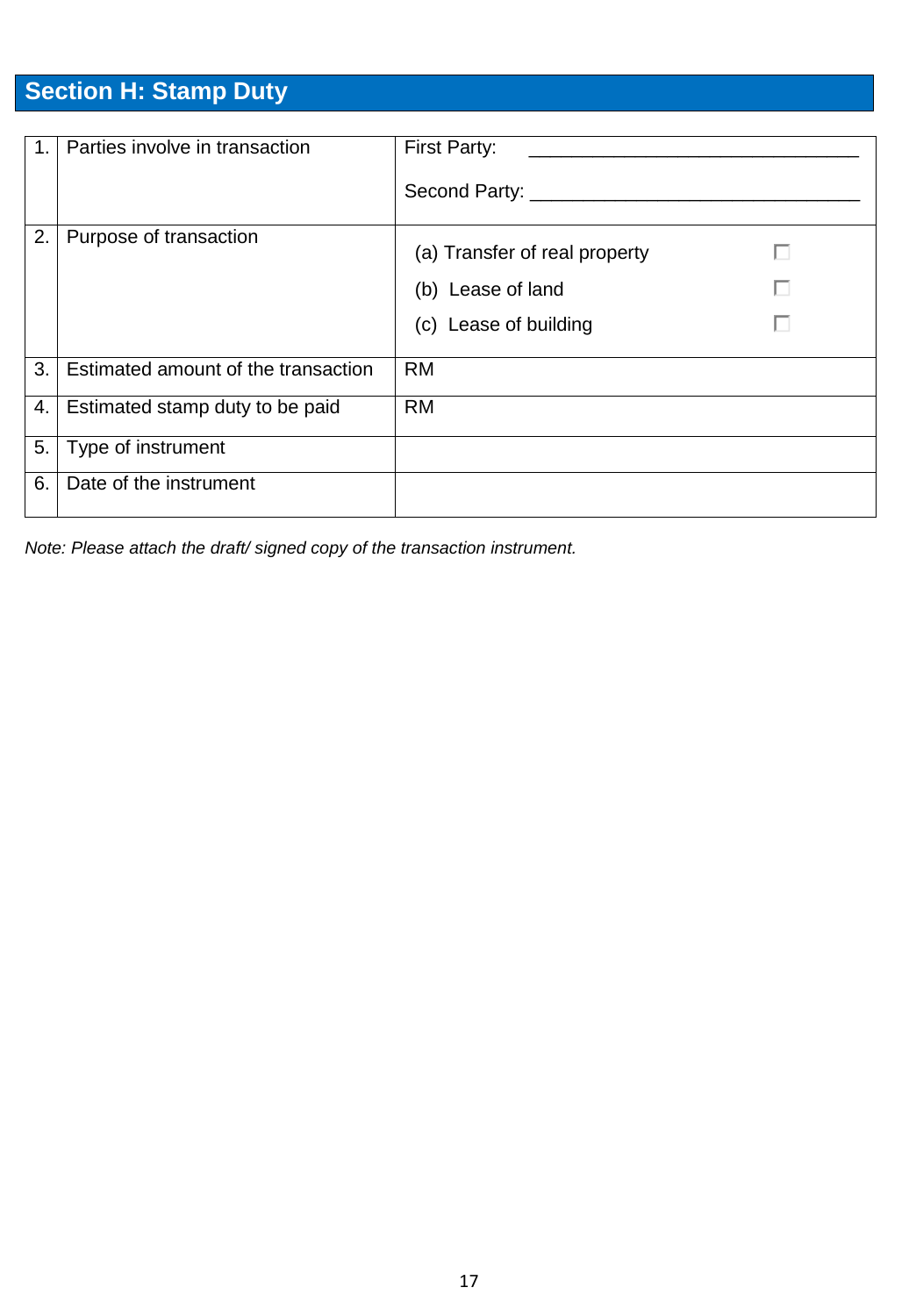# **Section I: Declaration**

- 1. I hereby confirm that the Application Form has been prepared based on true information and knowledge, and that no material fact or information has been concealed or omitted in this Application Form.
- 2. I shall indemnify and hold harmless ECERDC, as well as its officers, employees and agents, against all claim, damages, loss and expense, in relation to or arising out of breach of paragraph (1) above.
- 3. I understand that the detailed content of the form will be treated as private and confidential. Notwithstanding that, I hereby agree to any disclosure of the content of this application which ECERDC might make to relevant Government bodies or agencies, firms, or consultants acting in a professional capacity for and on behalf of ECERDC.
- 4. I understand that ECERDC is committed to maintain the integrity of this incentive program. Therefore, the application will be rejected in the event that ECERDC finds any information provided is untrue or false.

| hereby declare that to the                                                    |  |
|-------------------------------------------------------------------------------|--|
| best of my knowledge, the particulars furnished in this application are true. |  |

\_\_\_\_\_\_\_\_\_\_\_\_\_\_\_\_\_\_\_\_\_\_ \_\_\_\_\_\_\_\_\_\_\_\_\_\_\_\_\_\_\_\_\_\_\_

\_\_\_\_\_\_\_\_\_\_\_\_\_\_\_\_\_\_\_\_\_\_ \_\_\_\_\_\_\_\_\_\_\_\_\_\_\_\_\_\_\_\_\_\_\_

| (Designation) | (Date) |
|---------------|--------|
|               |        |

Signature of Director / CEO / MD / GM:

(Name) (Company Stamp)

(Designation) (Date)

**Please submit the completed form and supporting documents.**

(Name) (Company Stamp)